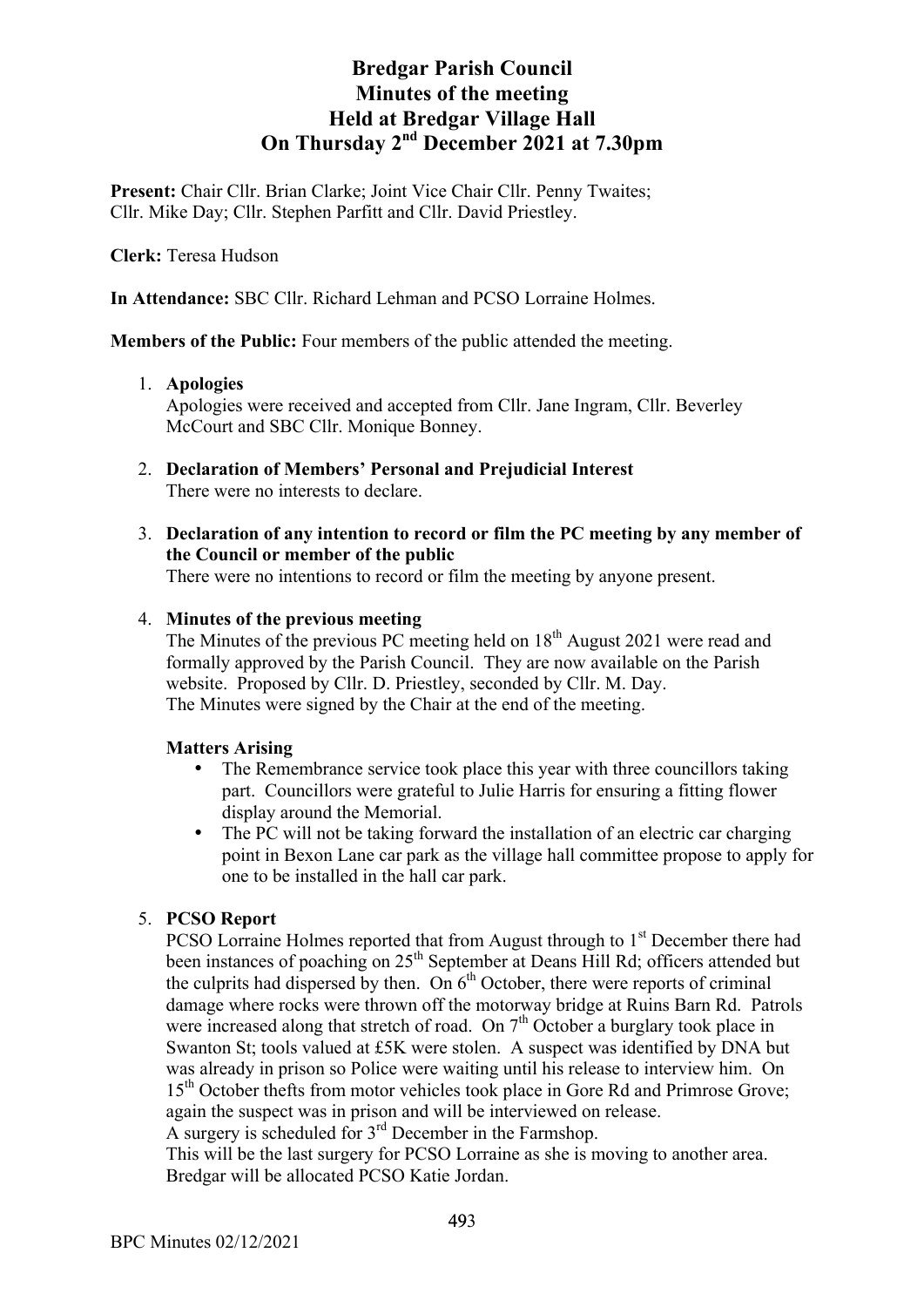Cllr. Parfitt asked if anyone was charged with the damage at Yew Tree Farm earlier this year? PCSO Lorraine replied that it was not on her list and may not have been reported at the time.

Councillors expressed disappointment that no conviction has taken place for the serial criminal attacking properties in Gore Rd and Primrose Grove.

Cllr. Parfitt informed the meeting that members of the public are able to join 'My Community Voice', an online information site for updates on police activity in the community.

Councillors thanked PCSO Lorraine; she then left the meeting at 7.40pm to continue her shift.

## 6. **Ten Minutes Representation by the Public**

Three members of the Bredgar Amateur Dramatics Society, (BAD), attended to offer views on their plans for the Queen's Platinum Jubilee celebrations next year. It was proposed that a marquee be erected in the recreation ground for the weekend of celebrations. Parking on site is to be determined at a later date. BAD asked if the event could incorporate a fundraiser for the pantomime next Christmas; councillors had no objection and were pleased to assist.

A previous request for parking in the recreation ground for a separate event next year was discussed and reasons for the decision explained. Councillors agreed to have further discussions in due course.

A parishioner asked if the defibrillator at the village hall was in working order, as it appeared to have a fault when used on  $19<sup>th</sup>$  November 2020? The defibrillator is the responsibility of the village hall committee who stated that it is due for a service.

Three parishioners left at 8pm.

### 7. **Authorisation of Accounts**

### **Payments**

| 16/08/21 | R. Clack                                 | <b>Pond Repairs</b>                | 214.58 |
|----------|------------------------------------------|------------------------------------|--------|
|          |                                          |                                    |        |
| 18/08/21 | <b>Mutts Butts</b>                       | Dog Waste Bags                     | 98.70  |
| 01/09/21 | <b>Bredgar Farmshop</b>                  | <b>PO</b> Rent                     | 150.00 |
| 01/09/21 | <b>EDF</b>                               | <b>Pond Electricity</b>            | 34.00  |
| 04/09/21 | <b>Ask A Gardener</b>                    | <b>Village Maintenance</b>         | 140.00 |
| 06/09/21 | <b>T. Hudson</b>                         | <b>Honorarium</b>                  | 375.00 |
| 07/09/21 | <b>Royal British Legion Poppy Wreath</b> |                                    | 20.00  |
| 27/09/21 | <b>Sittibuilders</b>                     | <b>Wall Repair/ Jubilee Garden</b> | 576.00 |
| 01/10/21 | <b>Bredgar Farmshop</b>                  | <b>PO</b> Rent                     | 150.00 |
| 01/10/21 | EDF                                      | <b>Pond Electricity</b>            | 34.00  |
| 04/10/21 | <b>Ask A Gardener</b>                    | <b>Village Maintenance</b>         | 140.00 |
| 06/10/21 | <b>SBC</b>                               | <b>Highsted Park Flyers</b>        | 14.50  |
| 31/10/21 | <b>KCC</b>                               | <b>Grass Cutting</b>               | 525.23 |
| 01/11/21 | <b>Bredgar Farmshop</b>                  | <b>PO</b> Rent                     | 150.00 |
| 01/11/21 | <b>EDF</b>                               | <b>Pond Electricity</b>            | 34.00  |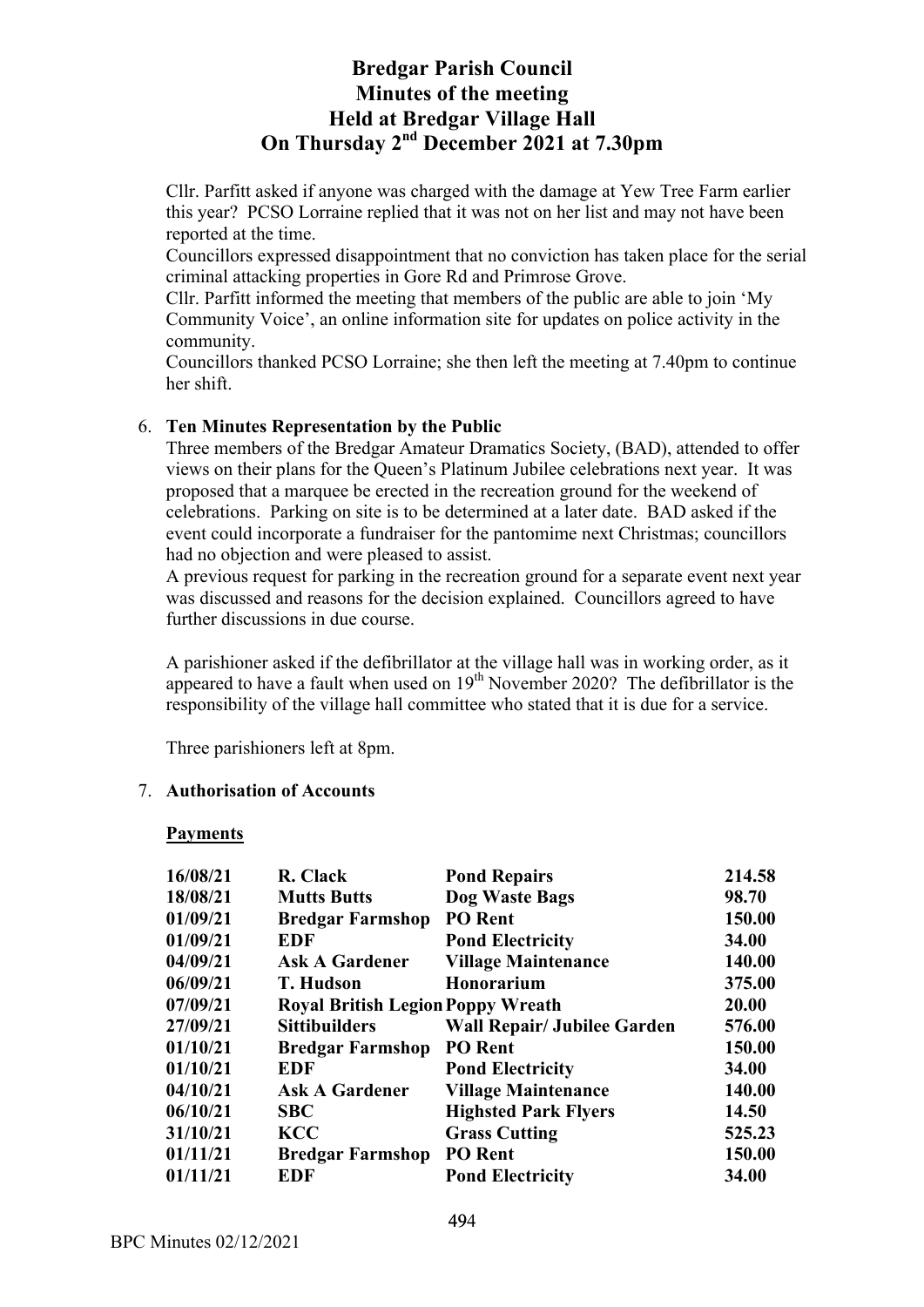| 02/11/21 | <b>Ask A Gardener</b>                | <b>Village Maintenance</b>   | 140.00       |
|----------|--------------------------------------|------------------------------|--------------|
| 08/11/21 | R. Clack                             | <b>Pond Xmas Tree Lights</b> | <b>32.00</b> |
| 09/11/21 | <b>Bredgar Village Hall Meetings</b> |                              | 42.50        |

### **Receipts**

| 20/08/21 | <b>Jarmans Solicitor</b>              | <b>Re Ashes of Pankhurst</b>  | 609.00  |
|----------|---------------------------------------|-------------------------------|---------|
| 24/09/21 | <b>Bredgar Cricket C</b> Rec Grd Rent |                               | 50.00   |
| 24/09/21 | <b>SBC</b>                            | <b>Precept</b>                | 5136.50 |
| 04/10/21 | <b>Julian Hadlow</b>                  | <b>Cemetery Plot Purchase</b> | 150.00  |

There were no questions on the accounts. Proposed by Cllr. B. Clarke, seconded by Cllr. D. Priestley.

## 8. **Financial Matters**

### **Financial Review**

The Financial Review was circulated by email by the clerk prior to the meeting. There were no questions. Proposed by Cllr. B. Clarke, seconded by Cllr. P. Twaites.

### **Precept Review for 2022**

The Chair has reviewed the financial position taking into consideration the current inflation rate (cpi rate for October was 3.8%). Bredgar chose not to increase the precept last year but may need to this year as our basic services costs have increased. Cllr. Lehman informed the meeting that all Parish Council meetings he has attended recently have increased their precept, as well as KCC, which imposed an increase of 1.99% last year. It is thought inflation may continue to rise significantly in comparison to previous years. Cllr. Twaites proposed an increase of 4%, which, on a band D property equates to 16p per household. Cllr. Priestley seconded the proposal. Two councillors agreed to the proposal, with one abstention.

## 9. **Policy Reviews**

### **Recreation Ground Policy**

The Recreation Ground Policy was circulated prior to the meeting by email. Proposed by Cllr. D. Priestley, seconded by Cllr. S. Parfitt. All councillors agreed the policy.

A parishioner has enquired whether he can practice inflation of a 'wing' for the sport of Para motoring in the recreation ground. He will not be airborne and will not apply power. Councillors agreed to the request providing the insurance company agree.

### **GDPR Policy**

The clerk received a query from a parishioner regarding the ability to opt out of cookies on the PC Hugofox website. The Chair contacted Hugofox who explained that only essential cookies were used on the website therefore they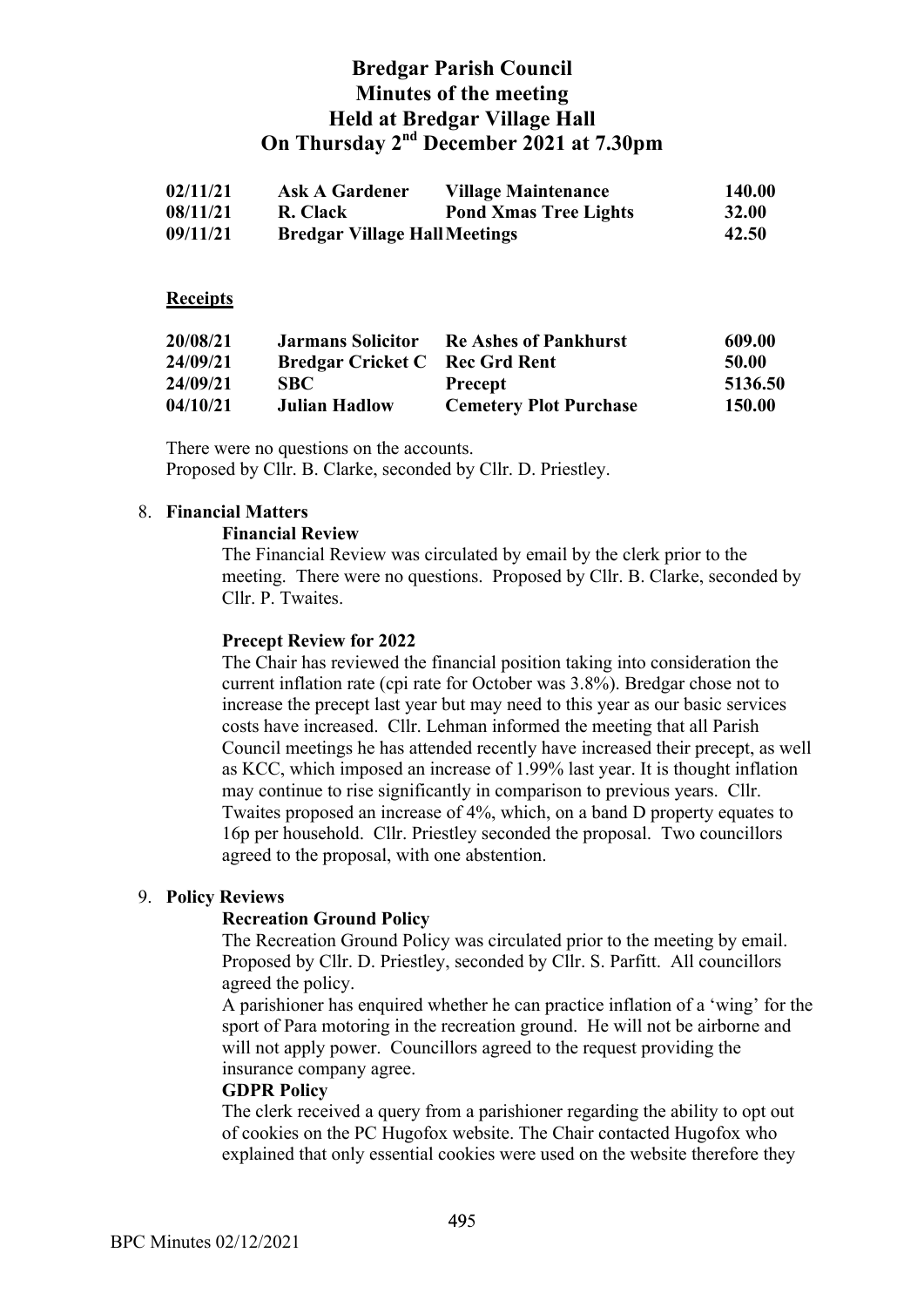felt there was no need to offer an option to choose. Hugofox may look at changing this decision in the future. The Chair informed the parishioner. For a small fee, Canterbury University offer an accessibility check assessment on the website which may be requested.

## 10. **Reports from Councillors**

## **Cllr. Mike Day**

Repairs have been carried out on some footpath signs but others are still to be done. The footpath sign opposite the school has yet to be replaced, along with one near the crossroads in Bexon Lane and another two between Manns Place and the motorway bridge in Wrens Rd. Cllr. Clarke will carry out an inspection and report his findings on the online portal.

On a positive note, potholes in Bashford Barn Lane have been repaired and the sides of the road improved for passing vehicles.

## **Cllr. Stephen Parfitt**

The recreation Ground hedge alongside the road has had an annual cutback aiding the safety of people leaving the park. Nettles have been cut back near the play area.

The Chair thanked Cllr. Parfitt for leading a successful litter pick in September. Work continues to challenge the numerous fly tippers; some sites have been cleared recently but it continues to occur on a regular basis. Help has been welcomed from Maidstone and Swale on some occasions. Councillors expressed their appreciation for the continued efforts of Cllr. Parfitt.

The public telephone box outside the Church has been used approximately 20 times in the past year, however, BT have stated that it needs to be used 52 times a year. This is difficult as it currently only works for 0800 numbers – the card facility does not work. The box is in a conservation area, which helps the case for keeping it.

### **Cllr. Penny Twaites**

There is no news from Bredgar School.

## **Cllr. David Priestley**

The recent pond clearance was successful, despite the rain. Further work will be carried out in the spring to finish it. There appears to be more ducks than ever on the pond. No one is quite sure where some of them have come from. Some ducklings were nurtured by a villager and relocated to the pond on maturity but others have arrived since. The pond warden stated that the Animal Welfare Act 2006 advises against this practice and it should be actively discouraged, as it could deter wild ducks and other wildlife from using the pond.

The Bredgar Christmas tree will be erected on Monday.

## **Cllr. Beverley McCourt (by email)**

The Thatcher Trust continues to gift £20 to the same five elderly folk in the village at Christmas time. The Trustees also agreed to give flowers/planters to anyone who has suffered a loss or have had a struggle/illness during the year. They came up with five people to give to this year. A £50 donation was also given to the food bank at the Church.

### **Cllr. Brian Clarke**

The white lines on the pond decking, indicating the edge, have yet to be repainted. The Chair has emailed Royal Mail to request a post box for Silver Street. There was one years ago, which was damaged and removed. Parishioners would like it replaced.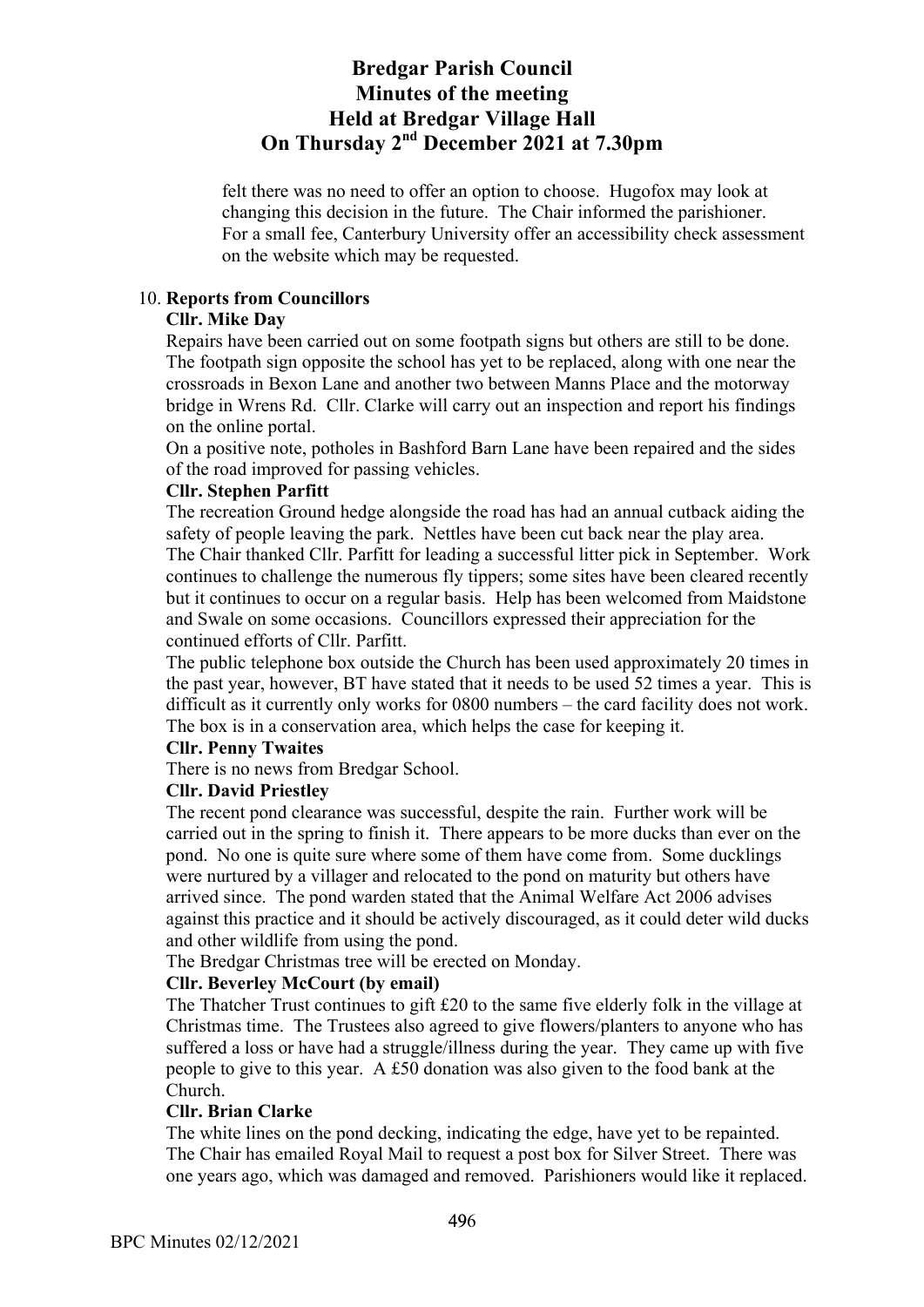The brown bin in the recreation ground, for grass cuttings from the cricket club, is working better now the weather is cooler.

Cllr. Clarke attended the Western Area Committee meeting where he successfully lobbied for a brown tourist sign for Bredgar Railway; however, it is on hold until the railway is ready to advertise, as they have been very busy.

## 11. **Village Matters**

## **Queen's Platinum Jubilee Celebrations and Memorial Update**

Celebrations for the Queen's Platinum Jubilee are in hand.

Councillors discussed a Memorial for the event and decided on a hedgerow or tree in the Jubilee Garden, and a plaque. Cllr. Clarke is to look at the practicalities.

Proposed by Cllr. B. Clarke, seconded by Cllr. P. Twaites. All councillors agreed.

### **Cemetery Water Supply**

A request to SE Water has been made for a water supply to be fitted in Bredgar cemetery. The cost for a quote is £81.00.

### **Cemetery Regulations**

The fees for burials in the cemetery are currently the same as last year.

### **Cemetery Railings Repairs**

The blacksmith engaged to replace part of the cemetery railings has indicated a delivery date of January 2022.

## 12. **Planning Matters**

### **Conservation Area Review**

At the Western Area Meeting with support from Cllr Mike Baldock and Cllr Monique Bonney, Cllr. Clarke has acquired funding for a review of the Conservation Area. It may take some time to come to fruition due limited resources available at SBC.

### **Landscape Assessment**

The PC is still awaiting the Landscape Assessment, carried out by Emma Rouse of Wyvern Heritage.

### **Highsted Park Planning Application**

Cllr. Twaites praised Cllr. Clarke for the phenomenal amount of work he has carried out, along with other councillors, concerning the proposed Highsted Park development, as well as the Swale Local Plan. Bredgar, along with three other parishes – Rodmersham, Milsted and Bapchild – have engaged a company called Cerda to create a joint response to the application with payment split four ways. Bredgar PC has also submitted its own response as a supplementary response with a level of local detail.

Councillors unanimously agreed to approve the engagement of Cerda, proposed by Cllr. B. Clarke, seconded by Cllr. P. Twaites.

## **Local Plan Review – Regulation 18 Consultation**

Councillors were also keen to submit a good response for the draft Local Plan and again engaged Cerda, in conjunction with Rodmersham and Milsted. The document has been submitted with appropriate answers to the 42 questions.